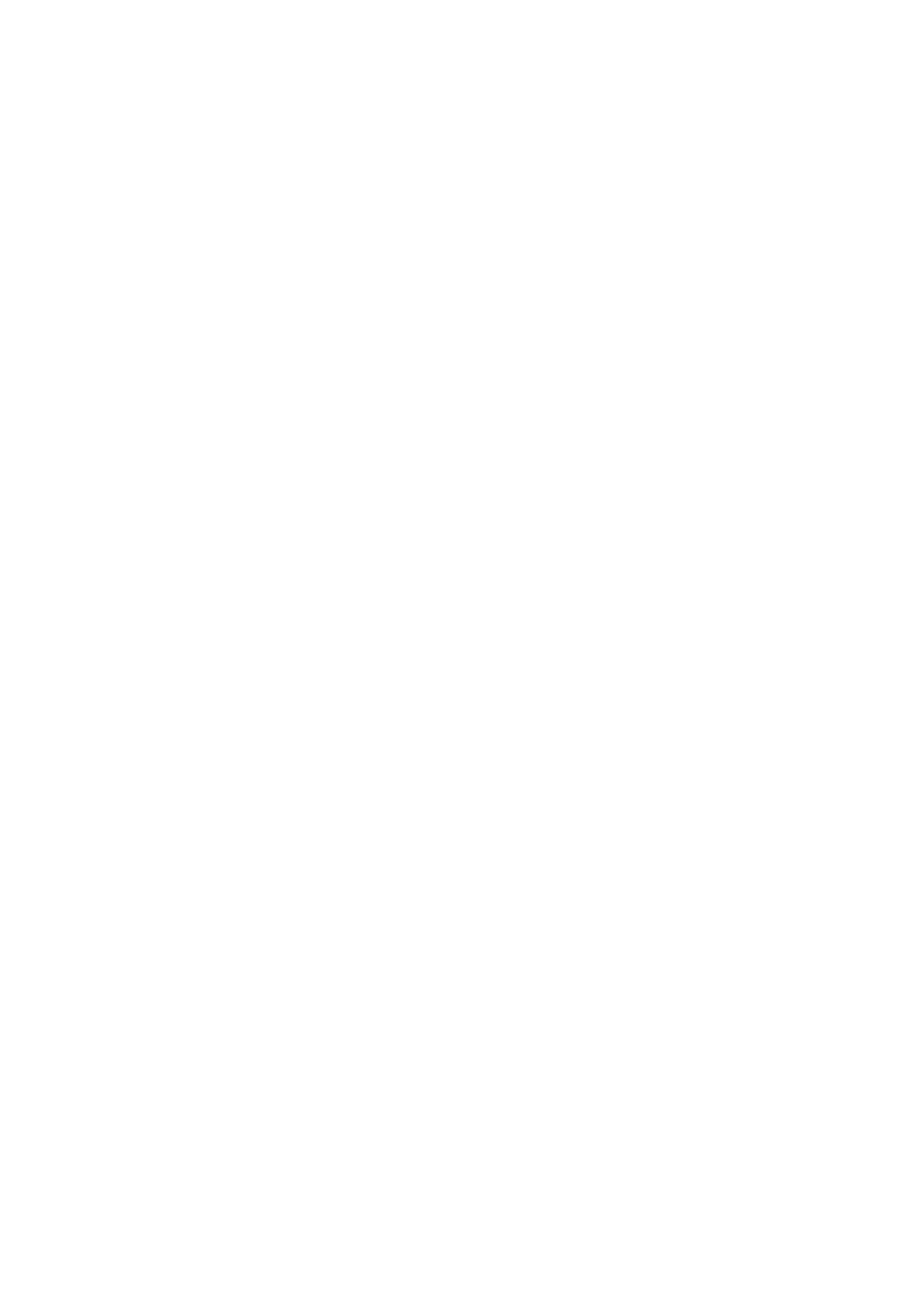# **PROFESSIONAL STANDARDS ACT 1997**

# AUTHORISATION AND PUBLICATION PURSUANT TO SECTION 26

#### CPA AUSTRALIA LIMITED PROFESSIONAL STANDARDS SCHEME

I, Michael Mischin MLC, Attorney General, pursuant to section 26 of the *Professional Standards Act 1997* (the Act), authorise the publication of the Instrument Amending the CPA Australia Limited Professional Standards Scheme (the Scheme) submitted to me by the Professional Standards Council of New South Wales pursuant to the mutual recognition provisions of the New South Wales and Western Australian professional standards legislation. The Instrument is published with this authorisation and commences in accordance with section 27 of the Act.

————

MICHAEL MISCHIN MLC, Attorney General.

Dated: 20 November 2014.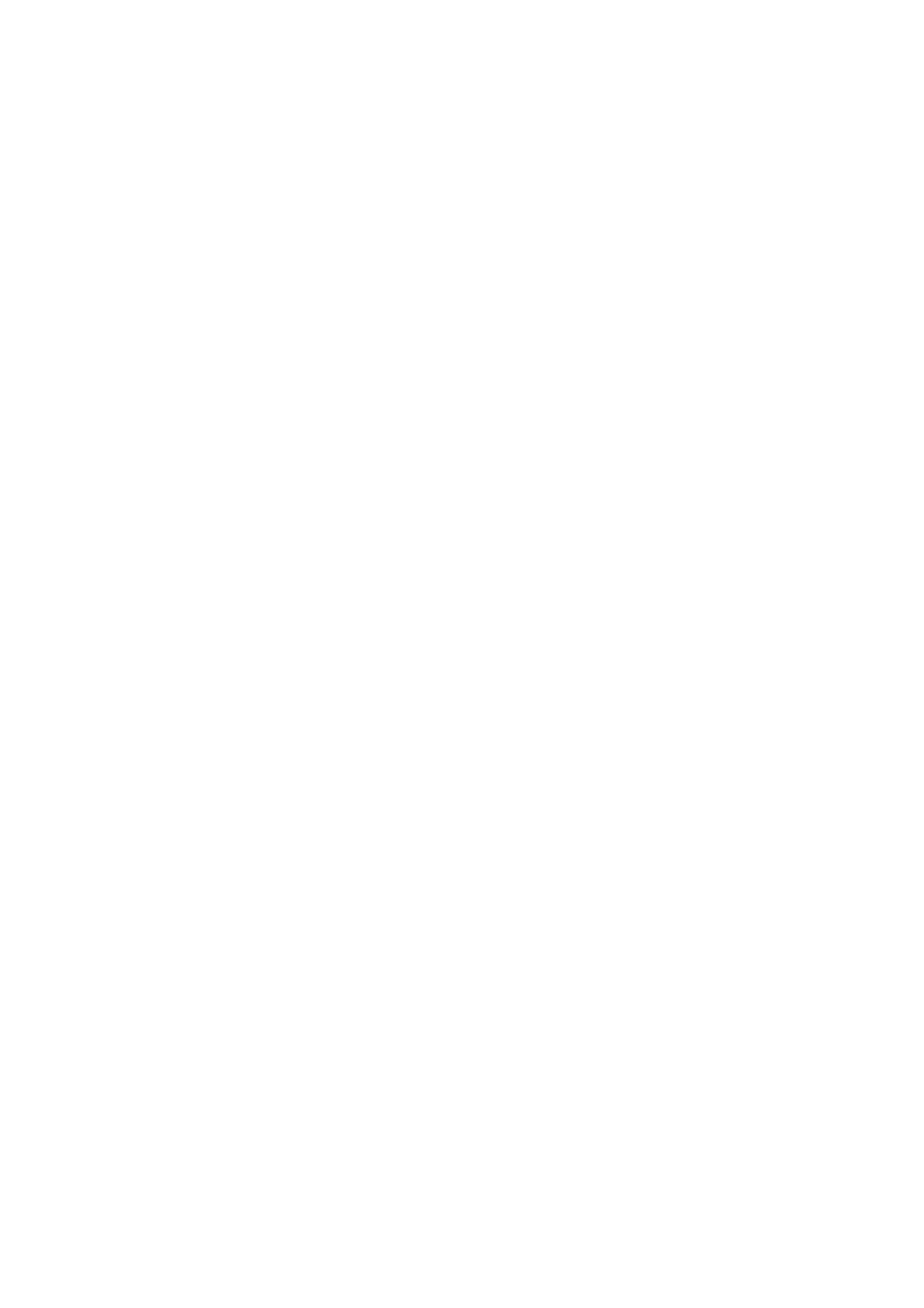# **PROFESSIONAL STANDARDS ACT 1994 (NSW)**

# THE CPA AUSTRALIA LIMITED PROFESSIONAL STANDARDS SCHEME

#### **PREAMBLE**

- A. CPA Australia Limited (**"CPA Australia"**) is a national occupational association.
- B. CPA Australia has made an application to the Professional Standards Council, appointed under the *Professional Standards Act 1994* (NSW) (**"the Act"**) for a scheme under the Act.
- C. The Scheme is prepared by CPA Australia for the purposes of limiting occupational liability to the extent to which such liability may be limited under the Act.
- D. The Scheme propounded by CPA Australia is to apply to all participating members referred to in clause 2 of the Scheme.
- E. CPA Australia has furnished the Council with a detailed list of the risk management strategies intended to be implemented in respect of its members and the means by which those strategies are intended to be implemented.
- F. The Scheme is intended to remain in force for a period of three (3) years from its commencement unless it is revoked, extended or ceases in accordance with section 32 of the Act.

#### **THE CPA AUSTRALIA LIMITED PROFESSIONAL STANDARDS SCHEME**

#### **1. Occupational Association**

1.1. The CPA Australia Limited Professional Standards Scheme (the **"Scheme"**) is a scheme under "the Act" of CPA Australia, Level 20, 28 Freshwater Place, Southbank Victoria 3006.

1.2. Definitions of terms used in the Scheme appear in the Scheme, including in Part 4.

#### **2. Persons to Whom the Scheme Applies**

2.1. This Scheme applies to—

 $\overline{a}$ 

- (a) all CPA Australia members who hold a current Public Practice Certificate issued by CPA Australia;
- (b) all Approved Practice Entities1 owned, managed or controlled by member/s who hold a current Public Practice Certificate issued by CPA Australia; and
- (c) all persons to whom the scheme applies, by virtue of the Act2;

Each such participating member and person is referred to in the Scheme as a "participant".

2.3 No participant to whom the Scheme applies may choose not to be subject to the Scheme, however CPA Australia may, on application by a participant referred to in clause  $2.1(a)$ , exempt the participant from the Scheme if CPA Australia is satisfied that he or she would suffer financial hardship in obtaining professional indemnity insurance to the levels set out in clause 3.1 below.

<sup>2.2.</sup> This Scheme does not apply to holders of Australian financial planning services licences and their authorised representatives and employees, unless such licences are only held pursuant to a Limited Australian Financial Services Licence or pursuant to regulation 7.1.29A of the *Corporations Regulations.*

<sup>&</sup>lt;sup>1</sup> An Approved Practice Entity is a practice entity which has been approved by the Board of CPA Australia pursuant to the CPA Australia By-laws. Approved Practice Entities are not members of CPA Australia but are, for the purposes of section 17(1) of the Act, persons within an occupational association being CPA Australia. Application of the Scheme to Approved Practice Entities is limited to civil liability arising (in tort, contract or otherwise) directly or vicariously from anything done or omitted by a member of CPA Australia.

<sup>2</sup> Sections 18 and 19 of the Act provide that if the Scheme applies to a body corporate, the Scheme also applies to each officer of the body corporate and if the Scheme applies to a person, the Scheme also applies to each partner of a person, and if the Scheme applies to a person, the Scheme also applies to each employee of that person, provided that if such officer of the corporation or partner of the person or employee of the person is entitled to be a member of the same occupational association, such officer, partner or employee is a member of the occupational association. Section 20 provides that the Scheme may also apply to other persons as specified in that section. Section 20A extends the limitation of liability of persons to whom the scheme applies by virtue of sections 18 to 20.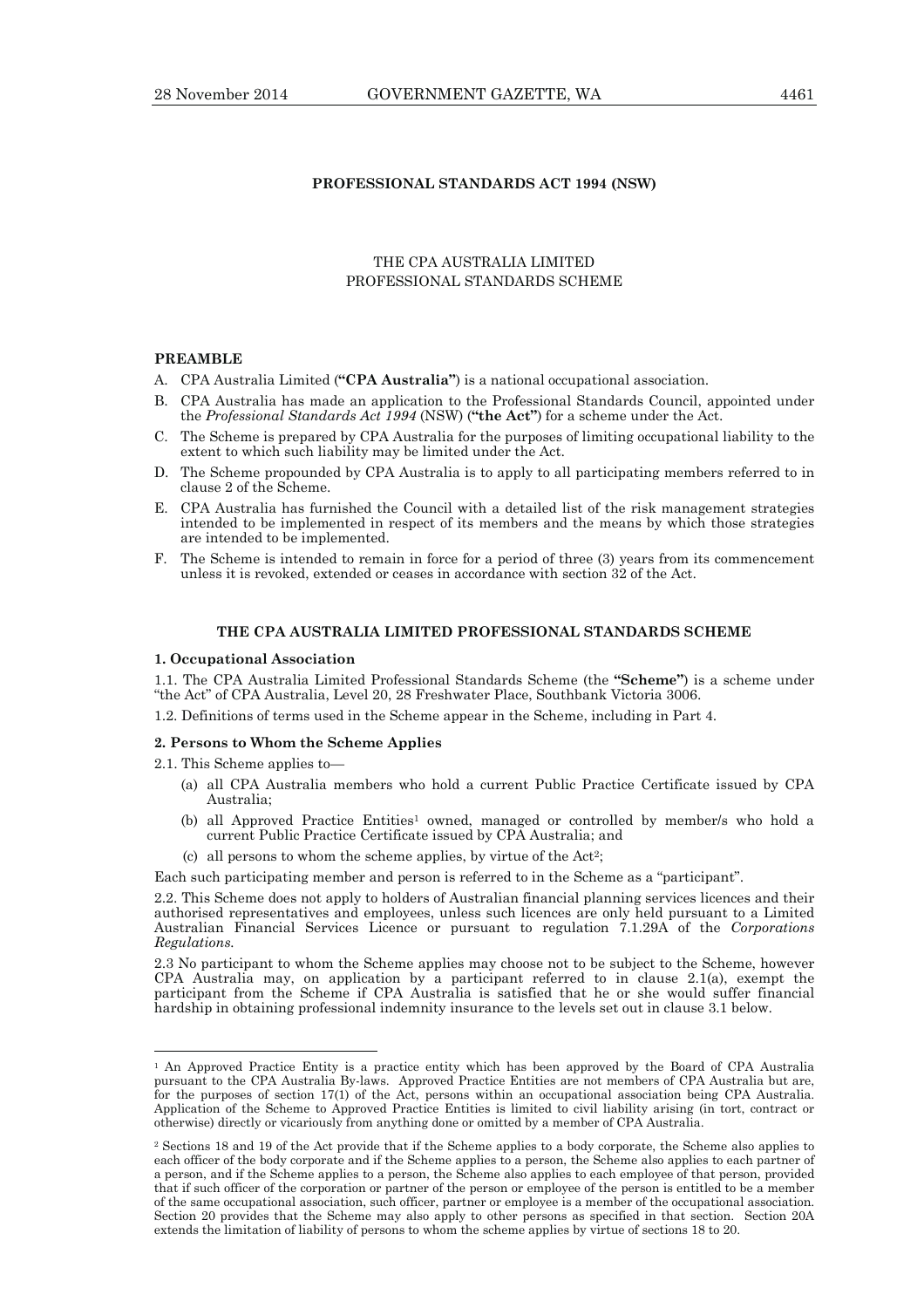#### **3. Limitation of Liability**

3.1. This Scheme only affects the Occupational liability of a participant for damages<sup>3</sup> arising from a cause of action to the extent to which the liability results in damages exceeding \$2 million.

3.2. Where a participant against whom a proceeding is brought relating to occupational liability in connection with Category 1 services is able to satisfy the court of (a), (b) or (c) below, the participant is not liable in damages in relation to that cause of action above the Category 1 monetary ceiling specified in clause 3.3—

 (a) the participant has the benefit of an insurance policy insuring the participant against the occupational liability and the amount payable under the insurance policy in respect of the occupational liability relating to the cause of action (including any amount payable by the person by way of excess under or in relation to the policy) is not less than the Category 1 monetary ceiling determined in accordance with the table in clause 3.3;

OR

 (b) the participant has business assets the net current market value of which is not less than the Category 1 monetary ceiling determined in accordance with the table in clause 3.3;

OR

 (c) the participant has business assets and the benefit of an insurance policy insuring the participant against that occupational liability, and the net current market value of the business assets and the amount payable under the insurance policy in respect of that occupational liability relating to that cause of action (including any amount payable by the participant by way of excess under or in relation to the policy), if combined, is not less than the Category 1 monetary ceiling determined in accordance with the table in clause 3.3.

3.3. The Category 1 monetary ceiling is an amount specified in the table below.

| Groups                                                                                                                                                       | Monetary ceiling |
|--------------------------------------------------------------------------------------------------------------------------------------------------------------|------------------|
| 1. Participants who at the Relevant Time were in an Accounting Practice<br>that as at the 30 June immediately preceding the Relevant Time—                   |                  |
| (a) consisting of less than 20 principals; AND                                                                                                               | \$2 million      |
| (b) which generated total annual fee income for the financial year ended<br>on 30 June immediately preceding the Relevant Time less than \$10<br>million.    |                  |
| 2. Participants other than those in Groups 1 and 3 below.                                                                                                    | \$10 million     |
| 3. Participants who at the Relevant Time were in an Accounting Practice<br>that as at the 30 June immediately preceding the Relevant Time—                   |                  |
| (a) consisting of greater than 60 principals; or                                                                                                             | \$75 million     |
| (b) which generated total annual fee income for the financial year ended<br>on 30 June immediately preceding the Relevant Time greater than<br>\$20 million. |                  |

3.4. Where a participant against whom a proceeding is brought relating to occupational liability in connection with Category 2 services is able to satisfy the court of (a), (b) or (c) below, the participant is not liable in damages in relation to that cause of action above the Category 2 monetary ceiling specified in clause 3.5—

- (a) the participant has the benefit of an insurance policy insuring the participant against the occupational liability, and the amount payable under the insurance policy in respect of the occupational liability relating to that cause of action (including any amount payable by the person by way of excess under or in relation to the policy) is not less than the Category 2 monetary ceiling determined in accordance with the table in clause 3.5; OR
	- (b) the participant has business assets the net current market value of which is not less than the Category 2 monetary ceiling determined in accordance with the table in clause 3.5; OR
	- (c) the participant has business assets and the benefit of an insurance policy insuring the participant against that occupational liability, and the net current market value of the business assets and the amount payable under the insurance policy in respect of that occupational liability relating to that cause of action (including any amount payable by the participant by way of excess under or in relation to the policy), if combined, would total an amount that is not less than the Category 2 monetary ceiling determined in accordance with the table in clause 3.5.

 $\overline{a}$ 

<sup>3</sup> Damages as defined in section 4 of the Act means—

 <sup>(</sup>a) damages awarded in respect of a claim or counter-claim or by way of set-off; and

 <sup>(</sup>b) costs in or in relation to the proceedings ordered to be paid in connection with such an award (other than costs incurred in enforcing a judgment or incurred on an appeal made by a defendant); and

 <sup>(</sup>c) any interest payable on the amount of those damages or costs.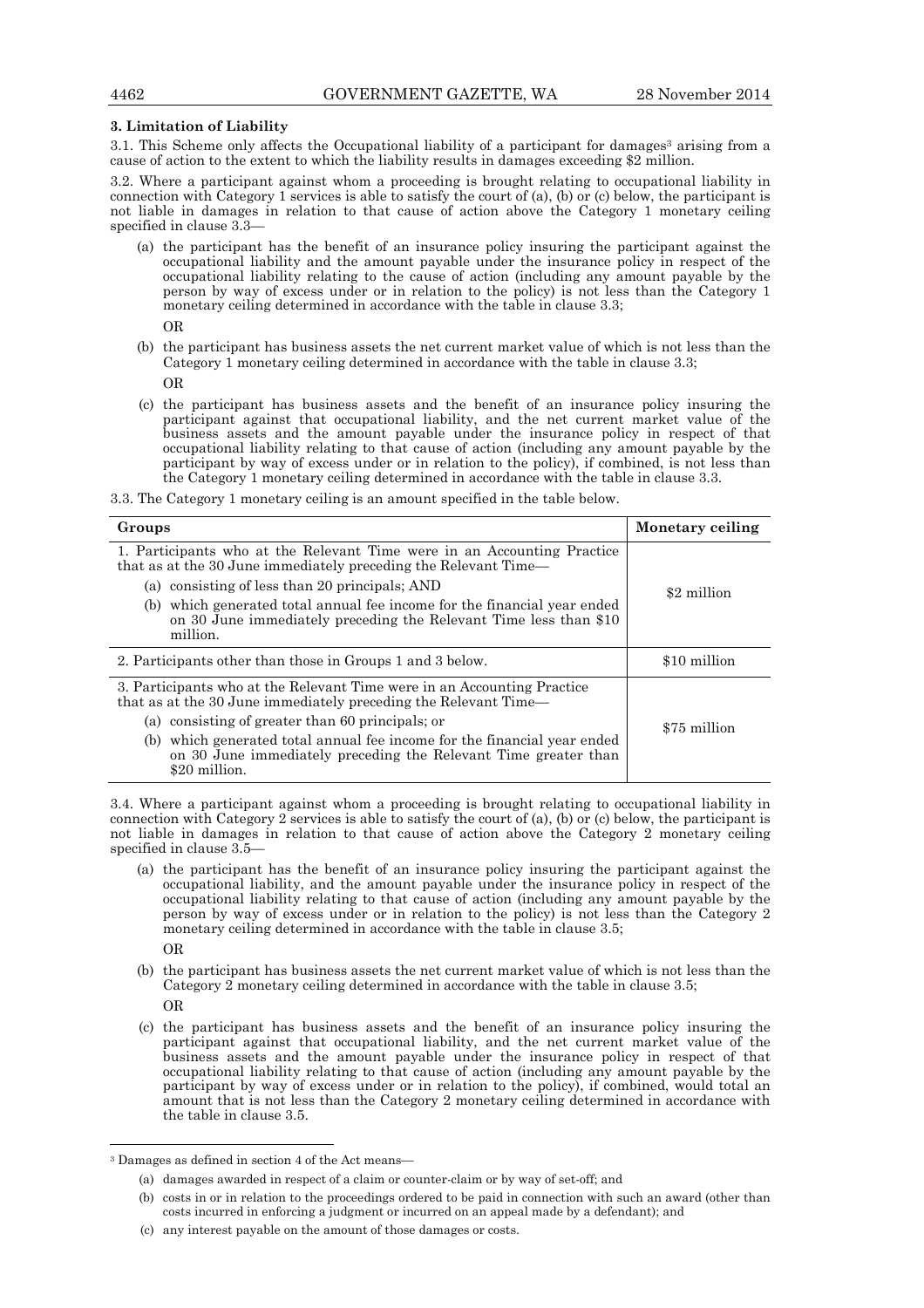3.5. The Category 2 monetary ceiling is the amount specified in the table below.

| Groups                                                                                                                                                                                                              | Monetary ceiling |
|---------------------------------------------------------------------------------------------------------------------------------------------------------------------------------------------------------------------|------------------|
| 1. Participants who at the Relevant Time were in an Accounting Practice<br>that as at the 30 June immediately preceding the Relevant Time—<br>(a) consisting of less than 20 principals; AND                        | \$2 million      |
| which generated total annual fee income for the financial year ended<br>(b)<br>on 30 June immediately preceding the Relevant Time up to \$10<br>million.                                                            |                  |
| 2. Participants other than those in Groups 1 and 3 below.                                                                                                                                                           | \$10 million     |
| 3. Participants who at the Relevant Time were in an Accounting Practice<br>that as at the 30 June immediately preceding the Relevant Time—                                                                          |                  |
| (a) consisting of greater than 60 principals; or<br>which generated total annual fee income for the financial year ended<br>(b)<br>on 30 June immediately preceding the Relevant Time greater than<br>\$20 million. | \$20 million     |

3.6. Where a participant against whom a proceeding is brought relating to occupational liability in connection with Category 3 services is able to satisfy the court of (a), (b) or (c) below, the participant is not liable in damages in relation to that cause of action above the Category 3 monetary ceiling specified in clause 3.7—

- (a) the participant has the benefit of an insurance policy insuring the participant against the occupational liability, and the amount payable under the insurance policy in respect of the occupational liability relating to that cause of action (including any amount payable by the person by way of excess under or in relation to the policy) is not less than the amount of the Category 3 monetary ceiling determined in accordance with the table in clause 3.7; OR
- (b) the participant has business assets the net current market value of which is not less than the amount of the Category 3 monetary ceiling amount determined in accordance with the table in clause 3.7;
	- OR
- (c) the participant has business assets and the benefit of an insurance policy insuring the participant against that occupational liability, and the net current market value of the business assets and the amount payable under the insurance policy in respect of that occupational liability relating to that cause of action (including any amount payable by the participant by way of excess under or in relation to the policy), if combined, would total an amount that is not less than the Category 3 monetary ceiling amount determined in accordance with the table in clause 3.7.

<sup>3.7.</sup> The Category 3 monetary ceiling is the amount specified in the table below.

| Groups                                                                                                                                                                                                                                                                                                                                                               | Monetary ceiling |
|----------------------------------------------------------------------------------------------------------------------------------------------------------------------------------------------------------------------------------------------------------------------------------------------------------------------------------------------------------------------|------------------|
| 1. Participants who at the Relevant Time were in an Accounting Practice<br>that as at the 30 June immediately preceding the Relevant Time—<br>(a) consisting of less than 20 principals; AND<br>which generated total annual fee income for the financial year ended<br>(b)<br>on 30 June immediately preceding the Relevant Time less than \$10<br>million.         | \$2 million      |
| 2. Participants other than those in Groups 1 and 3.                                                                                                                                                                                                                                                                                                                  | \$10 million     |
| 3. Participants who at the Relevant Time were in an Accounting Practice<br>that as at the 30 June immediately preceding the Relevant Time—<br>consisting of greater than 60 principals; or<br>(a)<br>which generated total annual fee income for the financial year ended<br>(b)<br>on 30 June immediately preceding the Relevant Time greater than<br>\$20 million. | \$20 million     |

3.8. Pursuant to section 24 of the Act, this Scheme confers on CPA Australia a discretionary authority to specify, on application by a participant member, a higher maximum amount of liability not exceeding \$75 million than would otherwise apply under the Scheme in respect of any specified case or class of case of Category 2 services or Category 3 services. The higher maximum amount of liability will apply if CPA Australia exercises its discretion and approves the higher maximum amount of liability prior to the participant member beginning to provide the relevant services.

3.9. In circumstances where the services provided by a participant comprise a combination of Category 1 services and any of—

- (a) Category 2 services;
- (b) Category 3 services;
- (c) Category 2 services and Category 3 services,

the participant's liability under this Scheme for damages in respect of a proceeding in relation to occupational liability in excess of the applicable amount specified in clause 3.1 brought against it will be determined in accordance with those provisions of the Scheme relating to Category 1 services only.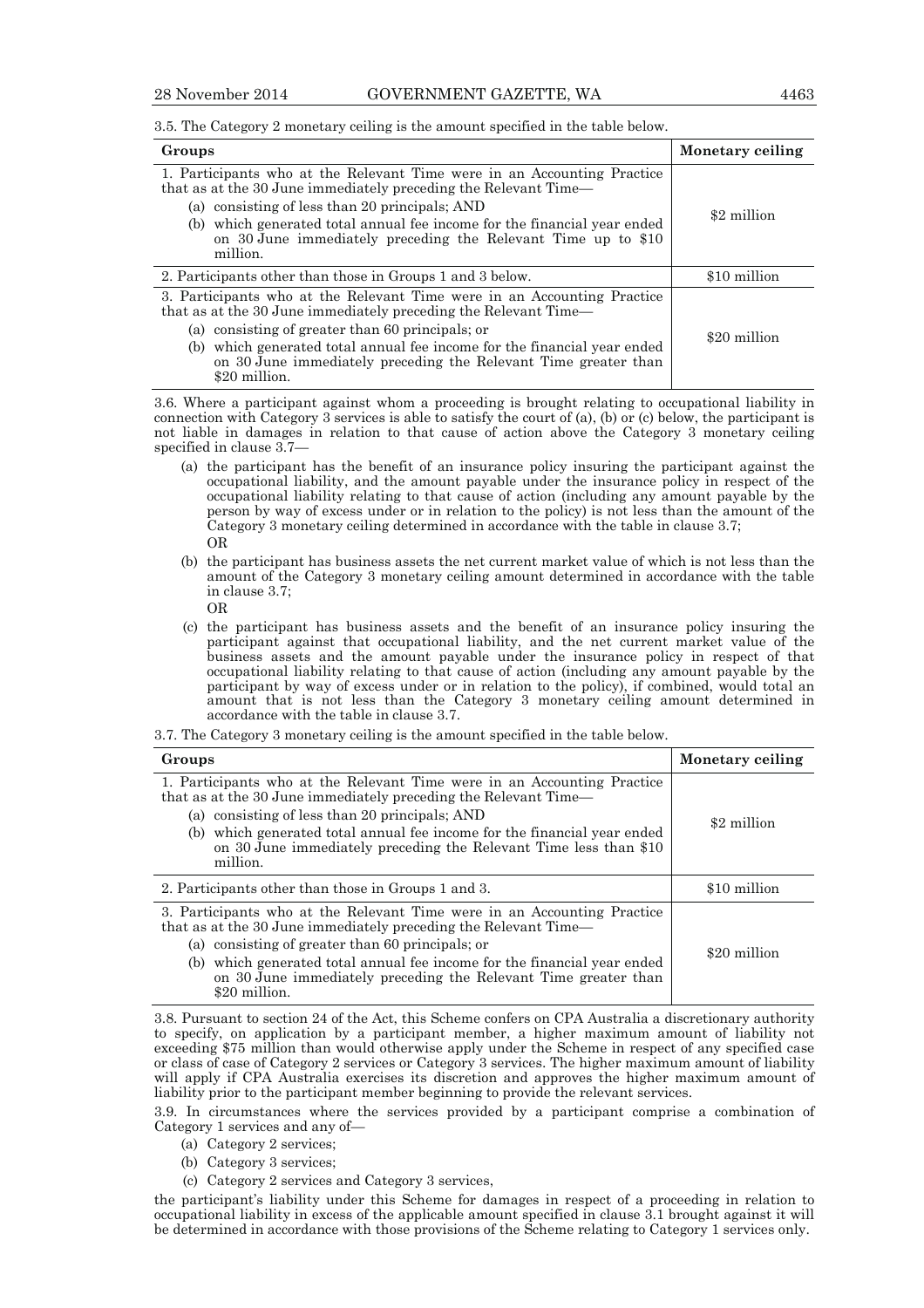3.10. In circumstances where the services provided by a participant comprise a combination of Category 2 services and Category 3 services, the participant's liability under this Scheme for damages in respect of a proceeding in relation to occupational liability in excess of the applicable amount specified in clause 3.1 brought against it will be determined (subject to clause  $3.\overline{10}$ ) in accordance with those provisions of the Scheme relating to Category 2 services only.

3.11. Nothing in this scheme is intended to increase, or has the effect of increasing, a participant's liability for damages to a person beyond the amount that, other than for the existence of this Scheme, the participant would be liable in law.

3.12. This Scheme only limits the amount of damages for which a participant is liable if and to the extent that the damages exceed the applicable amount specified in clause 3.1. Where the amount of damages in relation to a cause of action exceeds the applicable amount specified in clause 3.1 but the damages which may be awarded as determined by this Scheme are equal to or less than the applicable amount specified in clause 3.1, liability for those damages will instead be limited to the applicable amount specified in clause 3.1.

3.13. Notwithstanding anything to the contrary contained in this scheme, if in particular circumstances giving rise to Occupational liability, the liability of any person who is subject to this scheme should be capped both by this scheme and also by any other scheme under Professional Standards legislation (whether of this jurisdiction or under the law of any other Australian state or territory) and, if the amount of such caps should differ, then the cap on the liability of such person arising from such circumstances which is higher shall be the applicable cap.

### **4. Definitions**

4.1. In this Scheme, the following words and phrases have the following meanings—

**"Category 1 services"** means—

- (a) all services required by Australian law to be provided only by a registered company auditor;
- (b) all other services provided by a registered company auditor in his or her capacity as auditor;
- (c) all services the deliverables from which—
	- (i) will be used in determining the nature, timing and extent of audit procedures in the context of an audit of a financial report; or
	- (ii) will be incorporated into the financial report of an entity; or
	- (iii) are required by law or regulation to be filed with a regulator (excluding returns signed by a registered tax agent).

# **"Category 2 services"** means—

- (a) services to which Chapter 5 or Chapter 5A of the *Corporations Act 2001* (Cth) applies;
- (b) services provided pursuant to section 233(2) of the *Corporations Act 2001* (Cth);
- (c) services to which the *Bankruptcy Act 1966* (Cth) applies; or
- (d) services arising out of any court appointed liquidation or receivership.

**"Category 3 services"** means any services provided by a participant in the performance of his, her or its occupation, which are not Category 1 services or Category 2 services.

**"Occupation liability"** has the same meaning as is ascribed to that term in the Act.4

- **"Relevant Time"** means, in respect of a liability potentially limited by the Scheme, the time(s) of the act(s) or omission(s) giving rise to the liability;
- **"Accounting Practice"** means a member or an approved practice entity (that meets the requirements of By-Law 9.3 of CPA Australia's By-Laws) which provides public accounting services**.**
- **"Cause of action"** means and includes all causes of action founded on the same act or omission.
- **"principal(s)"** for the purposes of clauses 3.3, 3.5 and 3.7 means a person(s) in an Accounting Practice who is affiliated with the Controlled Person within the meaning of By-Law 1.2(c) of CPA Australia's By-Laws.
- **"Public Practice Certificate"** means a Public Practice Certificate issued pursuant to By-Law 9.4 of CPA Australia's By-Laws permitting a Member to provide Public Accounting Services as described in By-Law 1.1 of CPA Australia's By-Laws.

# **5. Jurisdiction**

 $\overline{a}$ 

5.1. This Scheme is intended to operate in New South Wales. This Scheme is also intended to operate in the Australian Capital Territory, the Northern Territory of Australia, Victoria, Queensland, South Australia and Western Australia by way of mutual recognition under the professional standards legislation.

<sup>4</sup> Occupational liability is defined in the Act as meaning "civil liability arising (in tort, contract or otherwise) directly or vicariously from anything done or omitted by a member of an occupational association acting in the performance of his or her occupation".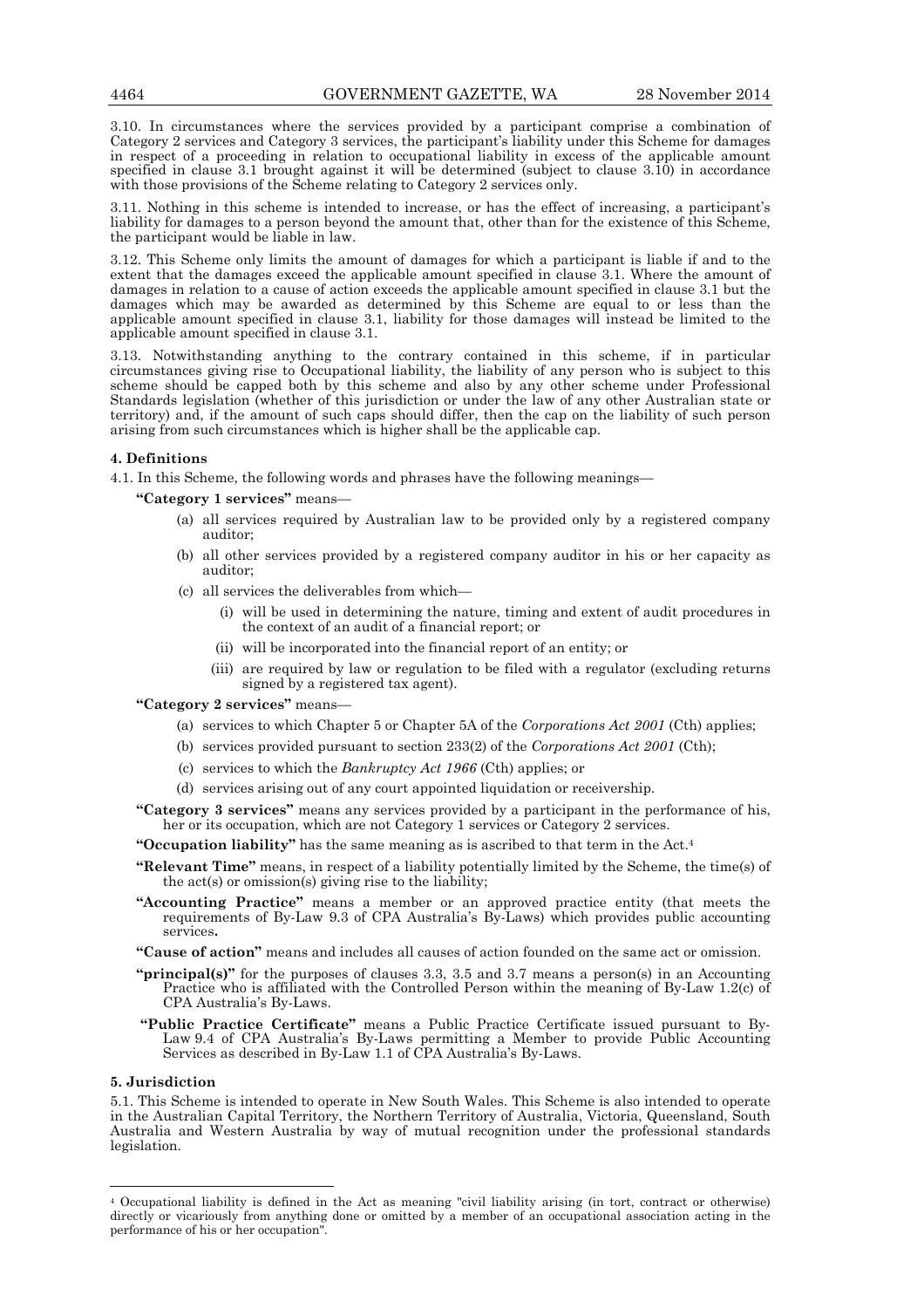### **6. Commencement date and duration**

6.1. This Scheme will commence on 8 October 2013 ("the commencement date") in New South Wales, and on 1 February 2014, after the date of publication or notification in the *Government Gazette* of the Australian Capital Territory, the Northern Territory of Australia, Victoria, Queensland, South Australia and Western Australia in the respective jurisdictions.

————

6.2. This Scheme will operate for three (3) years from commencement in New South Wales.